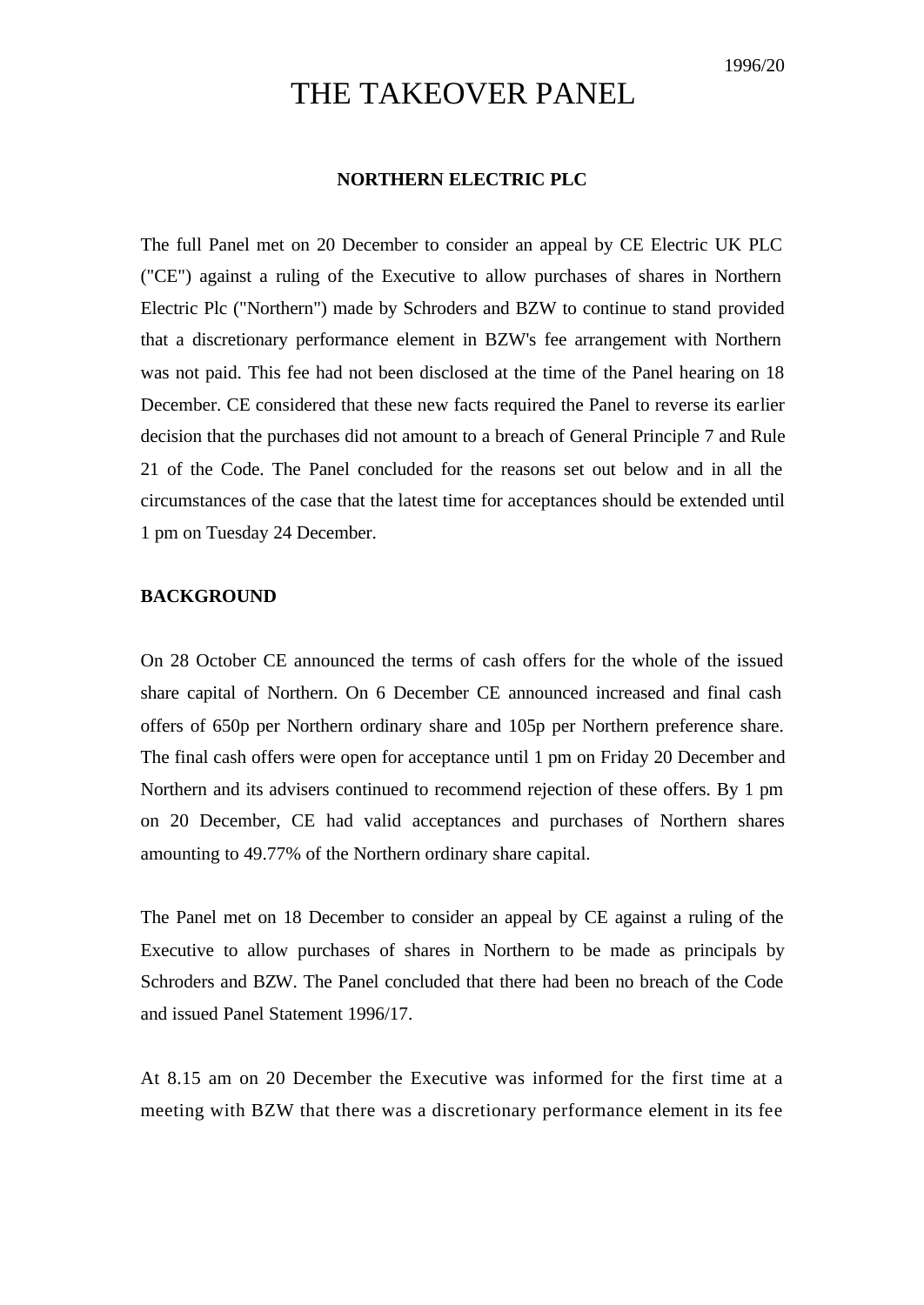arrangement with Northern which amounted to 14 per cent of the total fee. This was in addition to a residual element which was determined in accordance with a sliding scale relating to the final offer consideration. Neither element of the fee arrangement was dependent upon the success or failure of the offer. BZW argued that this could still be considered to be consistent with the wording in the Panel Statement in that it did not regard the discretionary element as success related or an inducement to it to purchase Northern shares. Nevertheless, BZW wished to inform the Executive about it.

Having considered this issue and made further enquiries of Northern, the Executive considered that the existence of the discretionary fee element was material information which ought to have been made known to the Executive and those attending the Panel Hearing on Wednesday, 18 December. On 20 December, the Executive ruled that the discretionary element of the fee to BZW should not be paid. The Executive further ruled that, subject to the discretionary fee element not being paid, the purchases of Northern shares by Schroders and BZW on or since 18 December should continue to stand and not be considered in breach of the Code. In total Schroders purchased 803,333 shares (0.79%) and BZW purchased 1,655,197 shares (1.63%).

CE appealed against the Executive's latter ruling, arguing that if this information had been known on 18 December the Panel should, and would, have reached a different conclusion, namely that such purchases were in breach of General Principle 7 and Rule 21 of the Code.

## **THE PANEL'S REASONS**

The Code and the Panel operate principally to ensure fair and equal treatment of all shareholders in relation to takeovers.

The Code is based upon a number of General Principles, which are essentially statements of good standards of commercial behaviour. They are, however, expressed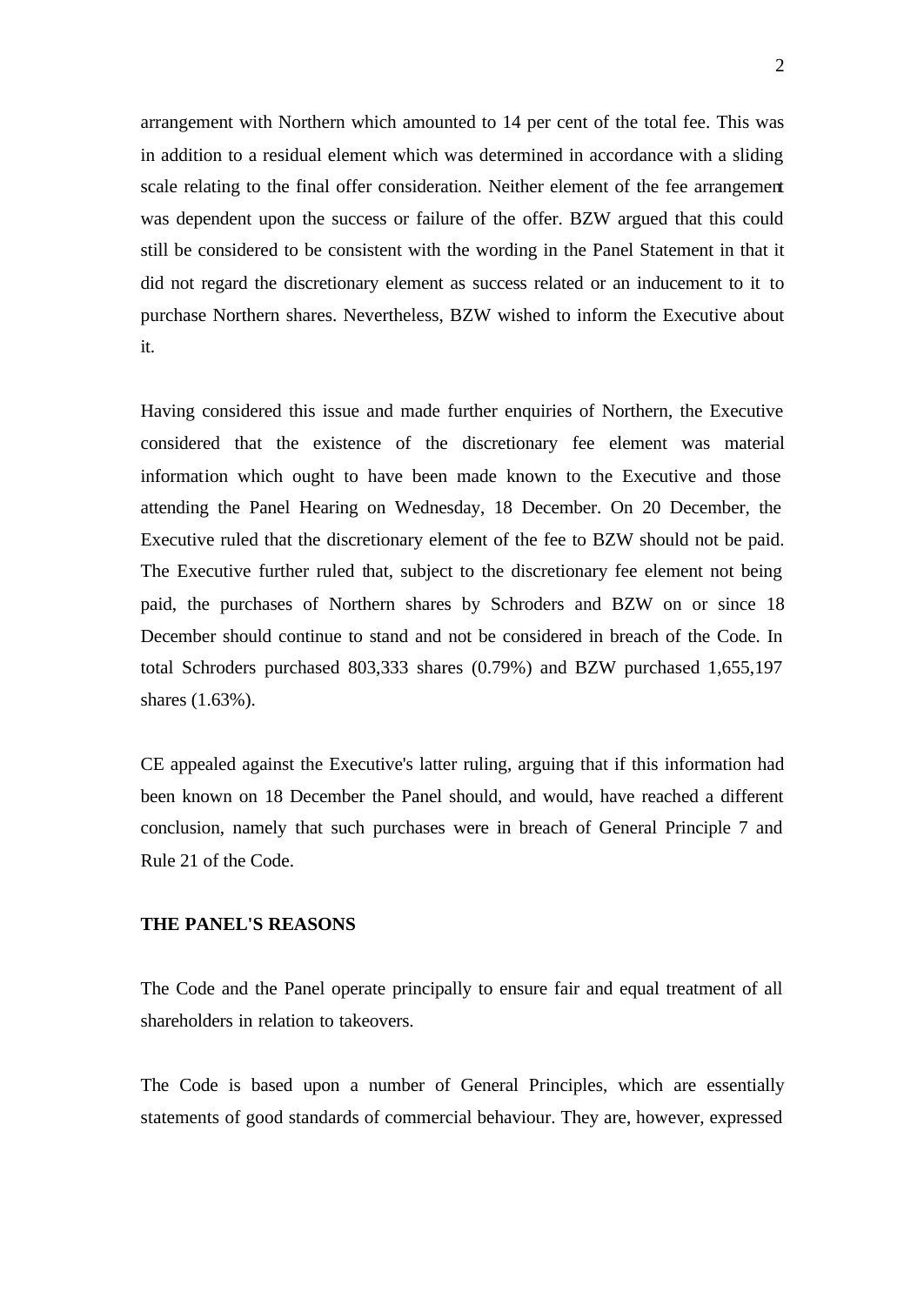in broad general terms and the Code does not define the precise extent of, or the limitations on, their application. They are applied by the Panel in accordance with their spirit to achieve their underlying purpose.

It is impracticable to devise rules in sufficient detail to cover all circumstances which can arise in offers. Accordingly, persons engaged in offers are made aware that the spirit as well as the precise wording of the General Principles and the ensuing Rules must be observed. Moreover, the General Principles and the spirit of the Code will apply in areas or circumstances not explicitly covered by any Rule.

The Panel had difficulty with the proposition that the relatively small performance fee that might have become available to BZW should cause the Panel to reverse its earlier decision. Such a fee did not appear to amount to action by the board of the offeree company of a kind prohibited by General Principle 7 or Rule 21. The Panel therefore believes that its decision would have been no different although it recognises that the issue was not debated in the knowledge of the full facts at the hearing on 18 December. What is clear is that BZW had failed to inform the Panel of the full facts and that during the last days of the offer it purchased shares in Northern Electric whilst these facts remained undisclosed.

In all the circumstances the Panel therefore feels that justice requires it to allow CE a final opportunity to obtain sufficient acceptances to declare its offer unconditional as to acceptances. At the hearing on 20 December the parties had before them a proposal that an extension of the latest time for acceptance might be an appropriate remedy. The Panel has therefore allowed the offer to be extended until 1 pm on 24 December. The Panel also considers that each of Schroders and BZW should not be permitted to purchase shares in Northern during this period.

The Panel decision set out above was the subject of an appeal by Northern to the Appeal Committee of the Panel, leave to appeal having been given by the Panel on 23 December. The Appeal Committee (The Right Honourable Sir Michael Kerr, Antony